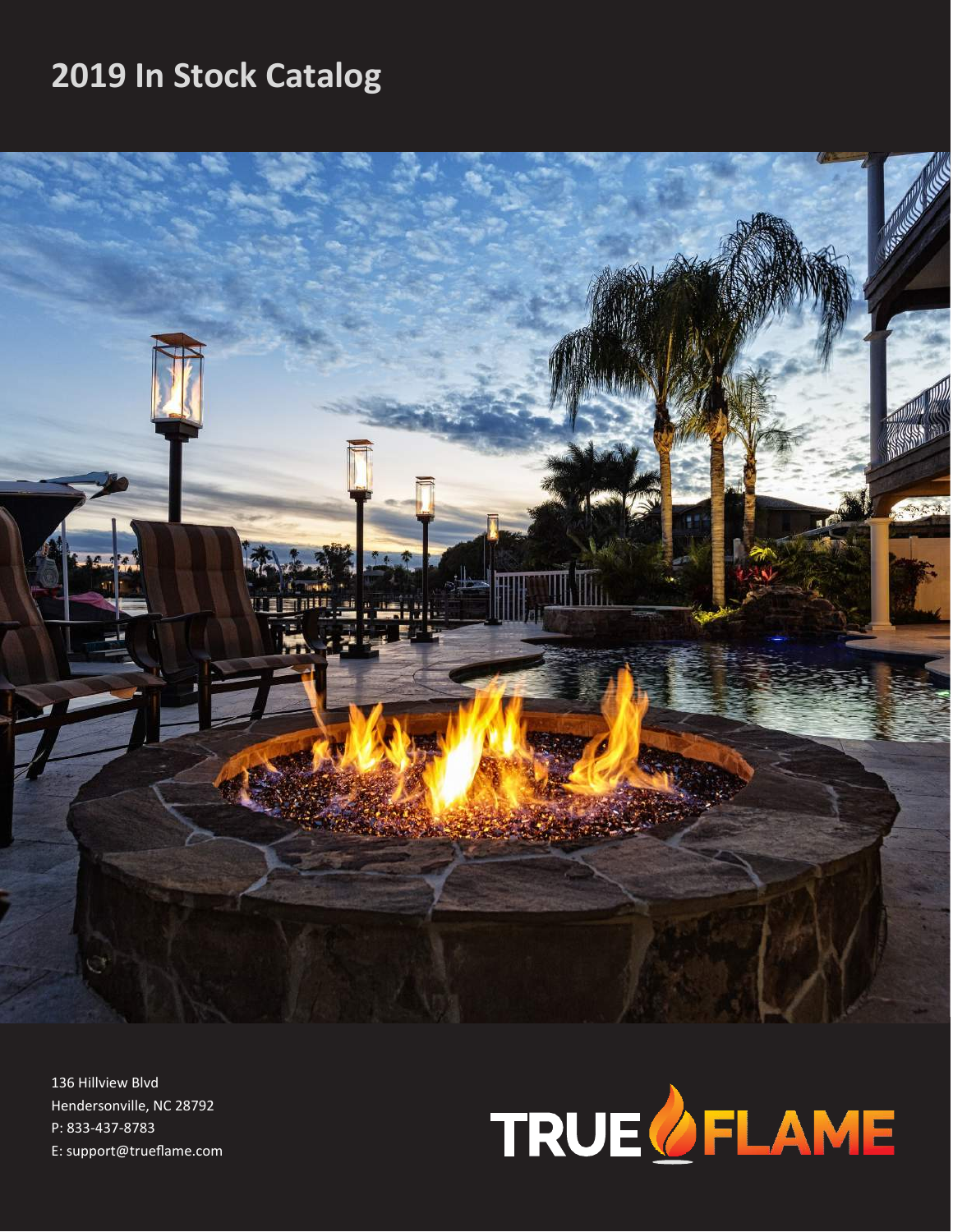# **Table of Contents**



| <b>Category</b>          | Page           |
|--------------------------|----------------|
|                          |                |
| Round GFRC Fire Bowls    | 3              |
| Square Fire Bowls        | 4              |
| Fireglass                | 5              |
| <b>Stainless Burners</b> | 6              |
| Drop In Burner Pans      | $\overline{7}$ |
| Flat Pan Burners         | 9              |
| Pan Covers               | 10             |
| Octo Burners             | 12             |

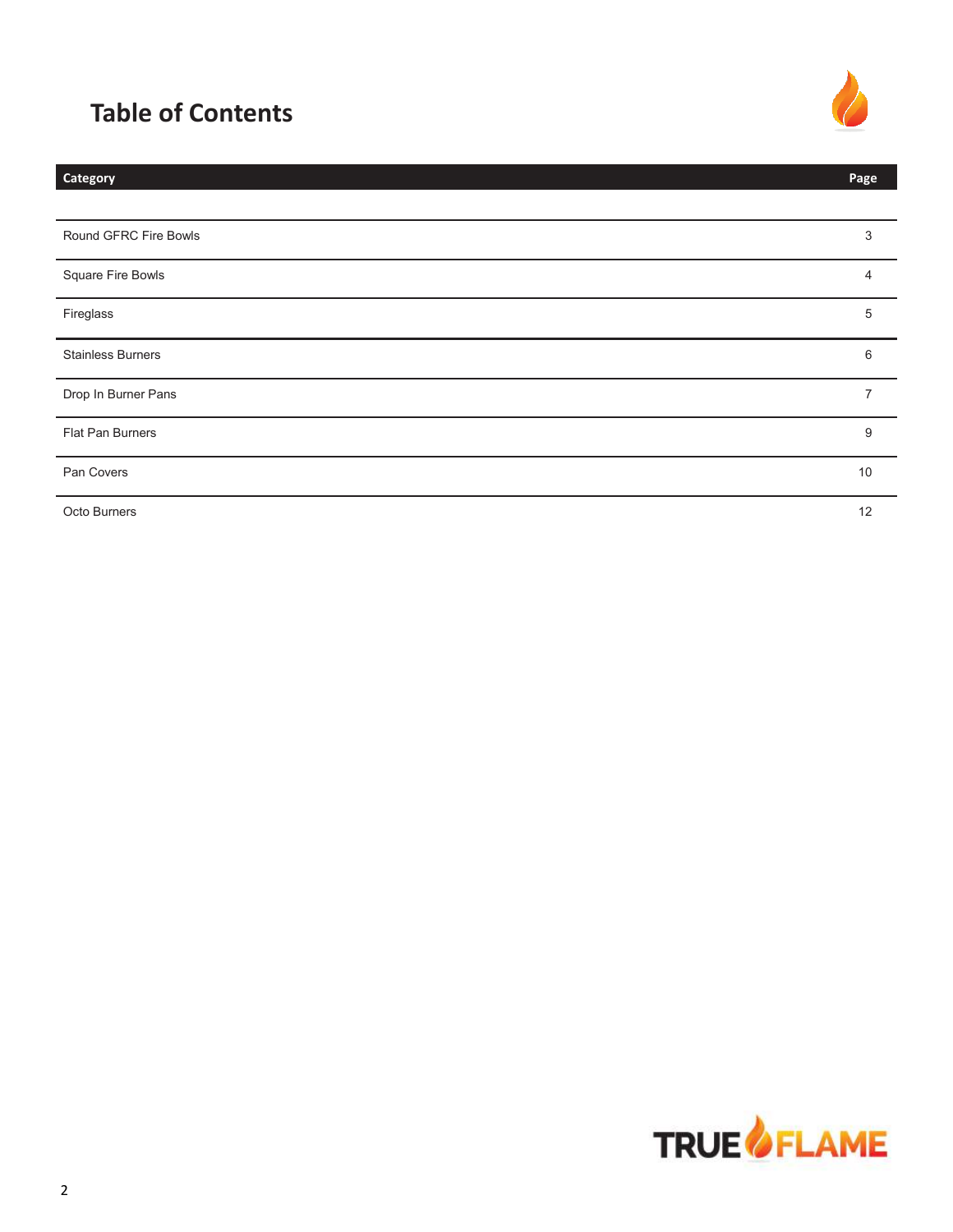# **Fire Pits**



#### **Fire Bowls**



| <b>SKU</b>      | <b>Description</b>                             |
|-----------------|------------------------------------------------|
| TF-GFRC-FBGR-30 | Grey GFRC with Stainless Steel pan and burner  |
| TF-GFRC-FBSN-30 | Sand GFRC with Stainless Steel pan and burner  |
| TF-GFRC-FBBR-30 | Brown GFRC with Stainless Steel pan and burner |

**Material:** Glass fiber reinforced concrete (GFRC). **Burner:** Stainless steel ring burner. **Fuel Type:** Natural Gas or LP **Ignition System:** Match Throw Key Valve **Maximum Output:** 75 K BTUs.  **Size:** 30" x 30" x 12.6" high.

\*Optional electronic ignitions available. \*A conversion kit is required for propane.

## **Fire and Water Bowls**



| <b>SKU</b>       | <b>Description</b>                                   |
|------------------|------------------------------------------------------|
| TF-GFRC-FWBGR-30 | Grey GFRC with Stainless Steel pan, burner, scupper  |
| TF-GFRC-FWBSN-30 | Sand GFRC with Stainless Steel pan, burner, scupper  |
| TF-GFRC-FWBBR-30 | Brown GFRC with Stainless Steel pan, burner, scupper |

**Material:** Glass fiber reinforced concrete (GFRC). **Burner:** Stainless steel ring burner. **Fuel Type:** Natural Gas or LP **Ignition System:** Match Throw Key Valve **Maximum Output:** 75 K BTUs.  **Size:** 30" x 30" x 12.6" high.

\*Optional electronic ignitions available. \*A conversion kit is required for propane.



Shown in Grey. Also available in Sand and Brown

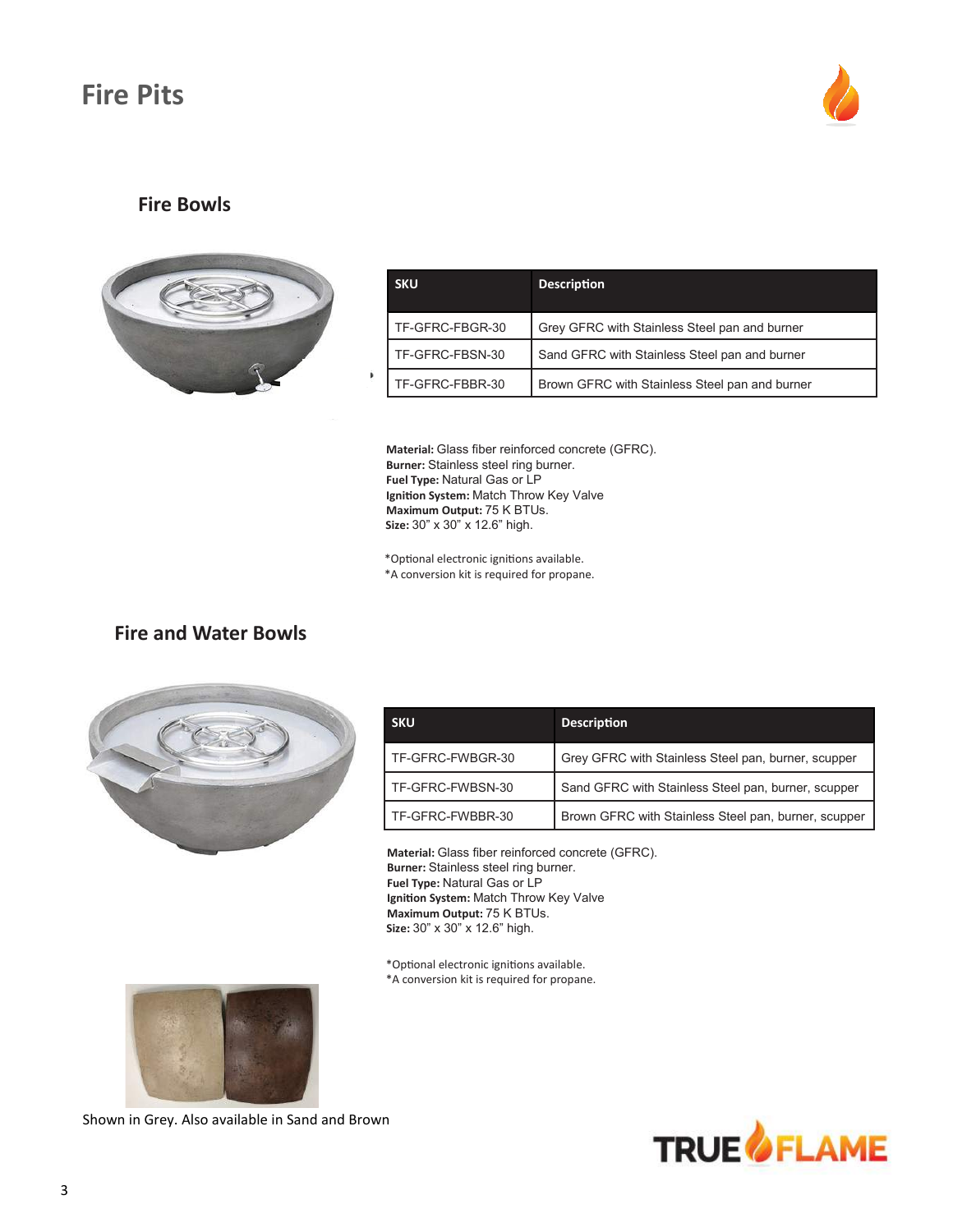

### **Lavelle Square High Rise Fire Bowl - Brushed Stainless Steel Finish**



**SKU Description** TF-FBL-LAV-SS-18-H 18" Square 8" high stainless steel Lavelle Fire Bowl with 12" double ring burner. 1/2" NPT inlet. 75 K BTU Max TF-FBL-LAV-SS-24-H 24" Square 10" high stainless steel Lavelle Fire Bowl with 18" double ring burner. 1/2" NPT inlet. 75 K BTU Max

\*For use in a fully ventilated fireplace or standalone exterior application only. \*A safety ignition system is required for all indoor propane applications. \*A conversion kit is required for propane

**Pan Material:** 18 gauge 304 stainless steel. **Burner Material:** 19 gauge 304 stainless steel. **Fuel Type:** Natural gas or LP **Packing:** Individually boxed.

#### **Lavelle Square High Rise Fire Bowl - Oil Rubbed Bronze Finish**



**Pan Material:** 18 gauge 304 stainless steel. **Burner Material:** 19 gauge 304 stainless steel. **Fuel Type:** Natural gas or LP **Packing:** Individually boxed.

| <b>SKU.</b> | <b>Description</b>                                           |
|-------------|--------------------------------------------------------------|
| TF-FBL-LAV- | 18" Square 8" high oil rubbed bronze Lavelle Fire Bowl with  |
| ORB- 18-H   | 12" double ring burner. 1/2" NPT inlet. 75 K BTU Max         |
| TF-FBL-LAV- | 24" Square 10" high oil rubbed bronze Lavelle Fire Bowl with |
| ORB- 24-H   | 18" double ring burner. 1/2" NPT inlet. 75 K BTU Max         |

\*For use in a fully ventilated fireplace or standalone exterior application only.

\*A safety ignition system is required for all indoor propane applications.

\*A conversion kit is required for propane



Oil Rubbed Bronze Brushed Stainless Steel

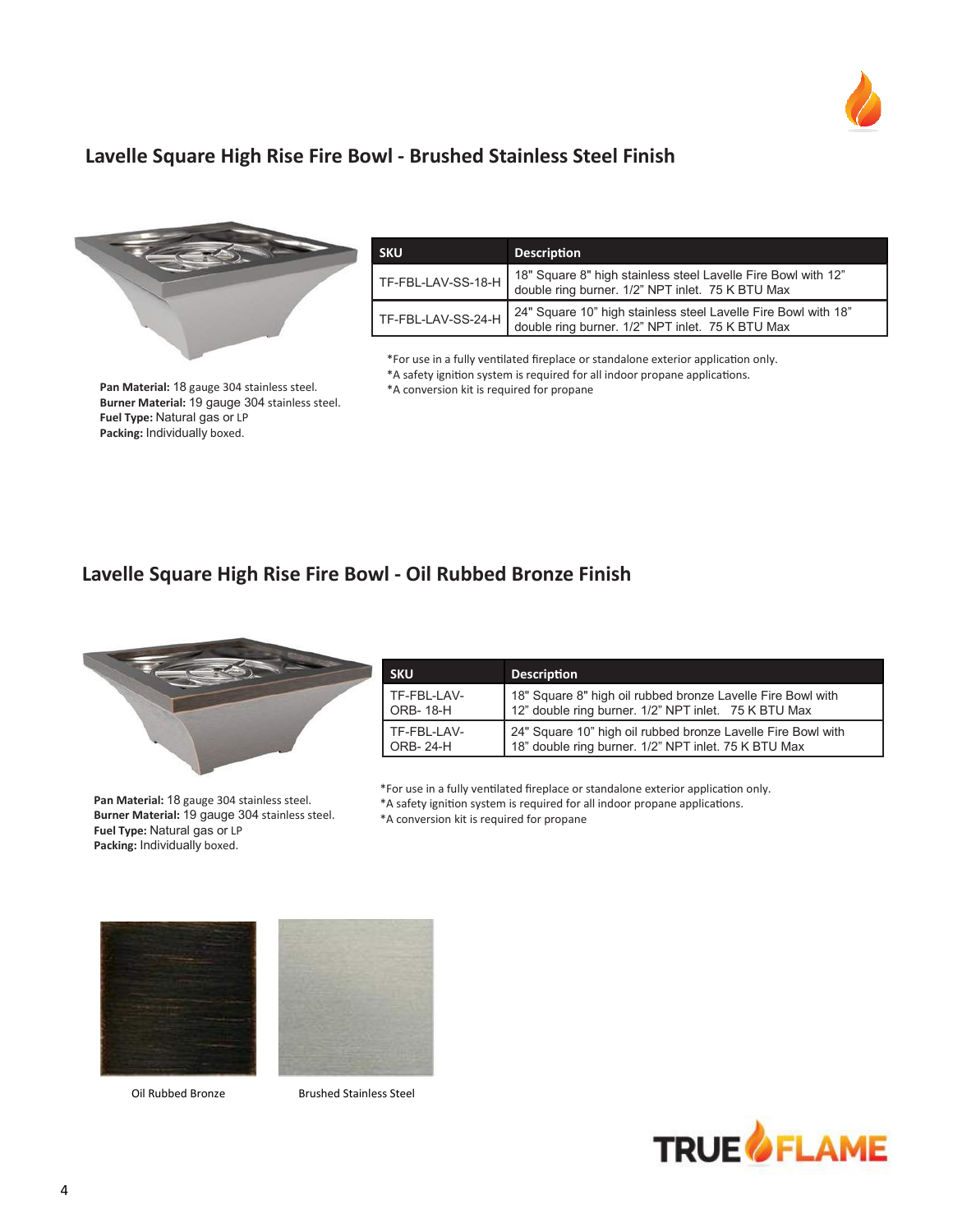# **1/2 Reflective Fireglass**







TF-RFG-12-BJ

**SKU**

**SKU**



**1/2" Bronze Reflective**

TF-RFG-12-MC



**1/2" Emerald Reflective**

TF-RFG-12-FT



**1/2" Copper Reflective**

**SKU** TF-RFG-12-RM



**1/2" Black Reflective**

TF-RFG-12-OX

**SKU**



#### **1/2" Titanium Reflective**

TF-RFG-12-DI

**SKU**



**1/2" Sapphire Reflective**

TF-RFG-12-SY

**SKU**



#### **1/2" White Gold Reflective**

TF-RFG-12-WG



**1/2" Storm Grey Reflective**

TF-RFG-12-SG

**SKU**

All colors are packed 10 lbs per jar with convenient carry handle.

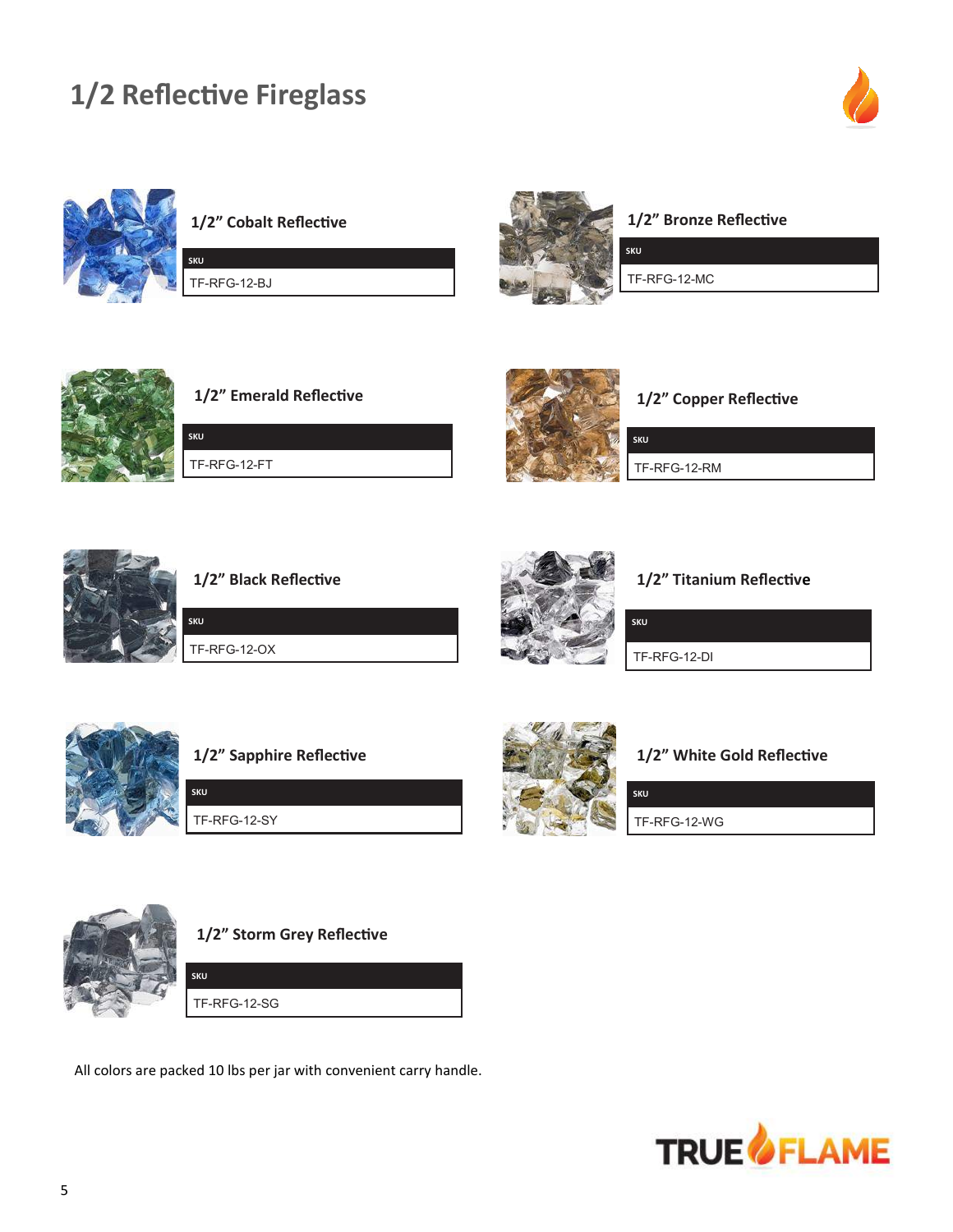# **Fire Burners**





**Material:** 19 gauge 304 stainless steel.

**Fuel Type:** Natural gas or propane. **Packing:** Individually boxed. 6 per master carton.

## **H Style Stainless Steel**

| <b>SKU</b> | <b>Description</b>                                    | <b>BTU</b> |
|------------|-------------------------------------------------------|------------|
|            | TF-HB-SS-12   12" x 6" Stainless Steel H-Type Burner. | 48K Max    |
|            | TF-HB-SS-18   18" x 6" Stainless Steel H-Type Burner. | 60K Max    |
|            | TF-HB-SS-24   24" x 6" Stainless Steel H-Type Burner. | 90K Max    |

\*conversion kit is required for propane.

\*safety ignition system is required for all LP indoor applications.



**Material:** 19 gauge 304 stainless steel.

**Fuel Type:** Natural gas or LP **Packing:** Individually boxed. 6 per master carton.

## **4 Spoke Stainless Steel Ring**

| <b>SKU</b>            | <b>Description</b>                                                                                | <b>BTU</b> |
|-----------------------|---------------------------------------------------------------------------------------------------|------------|
| TF-RB-4D-SS-12        | 12" Double Ring Burner. 1/2" NPT inlet. Includes plug and allen wrench.                           | 92K Max    |
| TF-RB-4D-SS-18        | 18" Double Ring Burner. 1/2" NPT inlet. Includes plug and allen wrench.                           | 147K Max   |
| <b>TF-RB-4D-SS-24</b> | 24" Double Ring Burner. 1/2" NPT inlet. Includes plug & allen wrench.                             | 296K Max   |
| TF-RB-4T-SS-30        | 30" Triple Ring Burner. 3/4" NPT inlet. Includes 3/4" to 1/2" adapter, plug,<br>and allen wrench. | 435K Max   |
| TF-RB-4T-SS-36        | 36" Triple Ring Burner. 3/4" NPT inlet. Includes 3/4" to 1/2" adapter, plug,<br>and allen wrench. | 443K Max   |

\*conversion kit is required for propane.

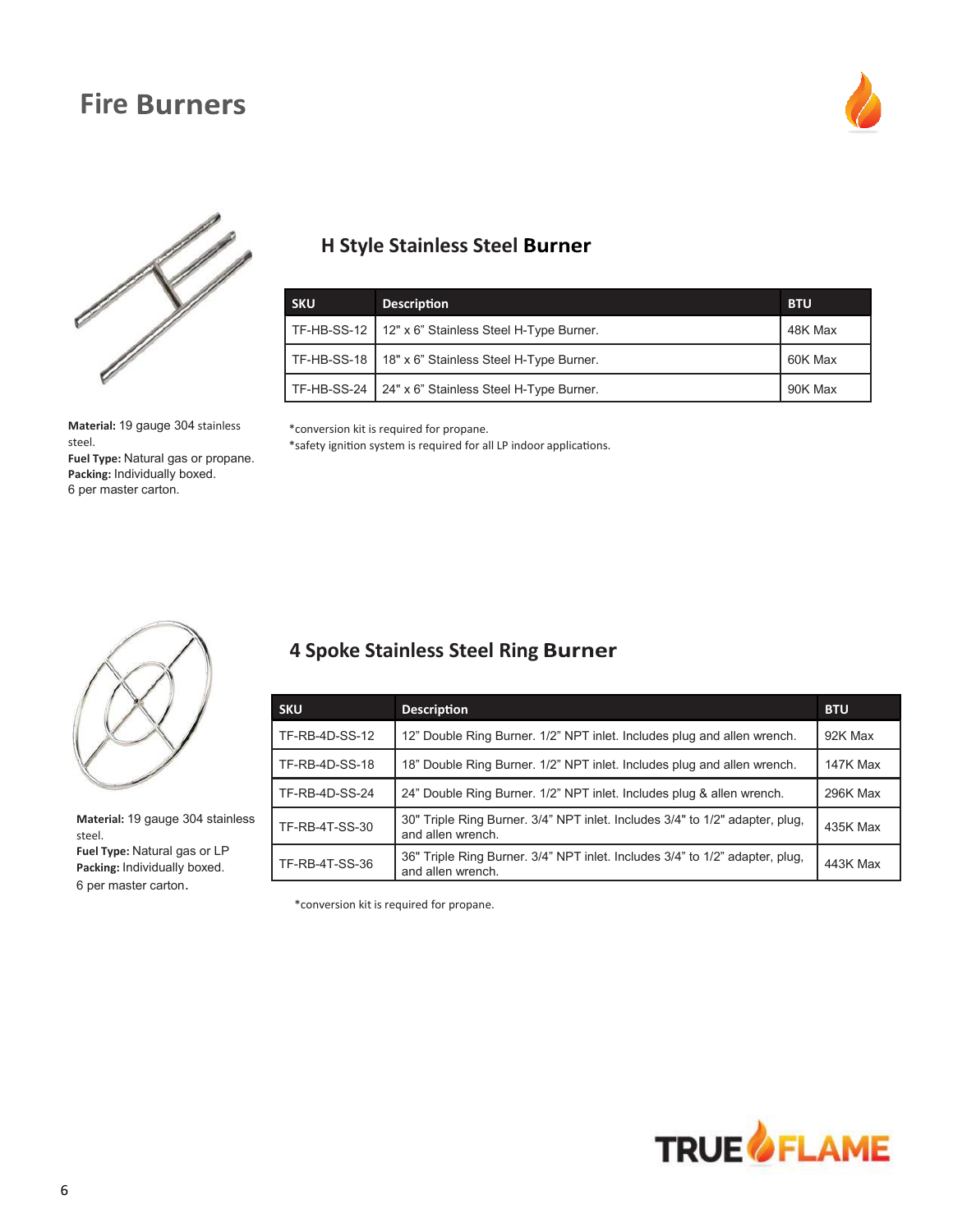



**Material:** 19 gauge 304 stainless steel. **Fuel Type:** Natural gas or LP. **Packing:** Individually boxed. 6 per master carton.

## **T Style Burner**

| <b>SKU</b>      | <b>Description</b>                        | <b>BTU</b>      |
|-----------------|-------------------------------------------|-----------------|
| <b>TB-SS-24</b> | 24" Stainless Steel Straight Type Burner. | 48K Max         |
| <b>TB-SS-30</b> | 30" Stainless Steel Straight Type Burner. | 72K Max         |
| <b>TB-SS-36</b> | 36" Stainless Steel Straight Type Burner. | 90K Max         |
| <b>TB-SS-48</b> | 48" Stainless Steel Straight Type Burner. | 117K Max        |
| <b>TB-SS-60</b> | 60" Stainless Steel Straight Type Burner. | <b>147K Max</b> |

# **Drop In fire Pit Pan Burners**

### **Square Drop in Pan Burner**



| <b>SKU</b>    | <b>Description</b>                                                     | <b>BTU</b> |
|---------------|------------------------------------------------------------------------|------------|
| TF-DIP-SQU-18 | 18" square drop in pan with 12" double ring burner.<br>1/2" NPT inlet. | 92 K Max   |
| TF-DIP-SQU-24 | 24" square drop in pan with 18" double ring burner.<br>1/2" NPT inlet. | 147 K Max  |
| TF-DIP-SQU-30 | 30" square drop in pan with 24" double ring burner.<br>1/2" NPT inlet. | 296 K Max  |

\*Optional electronic ignitions available.

\*A conversion kit is required for propane.

**Pan Material:** 18 gauge 304 stainless steel. **Burner Material:** 19 gauge 304 stainless steel. **Fuel Type:** Natural gas or LP **Packing:** Individually boxed. 6 per master carton.

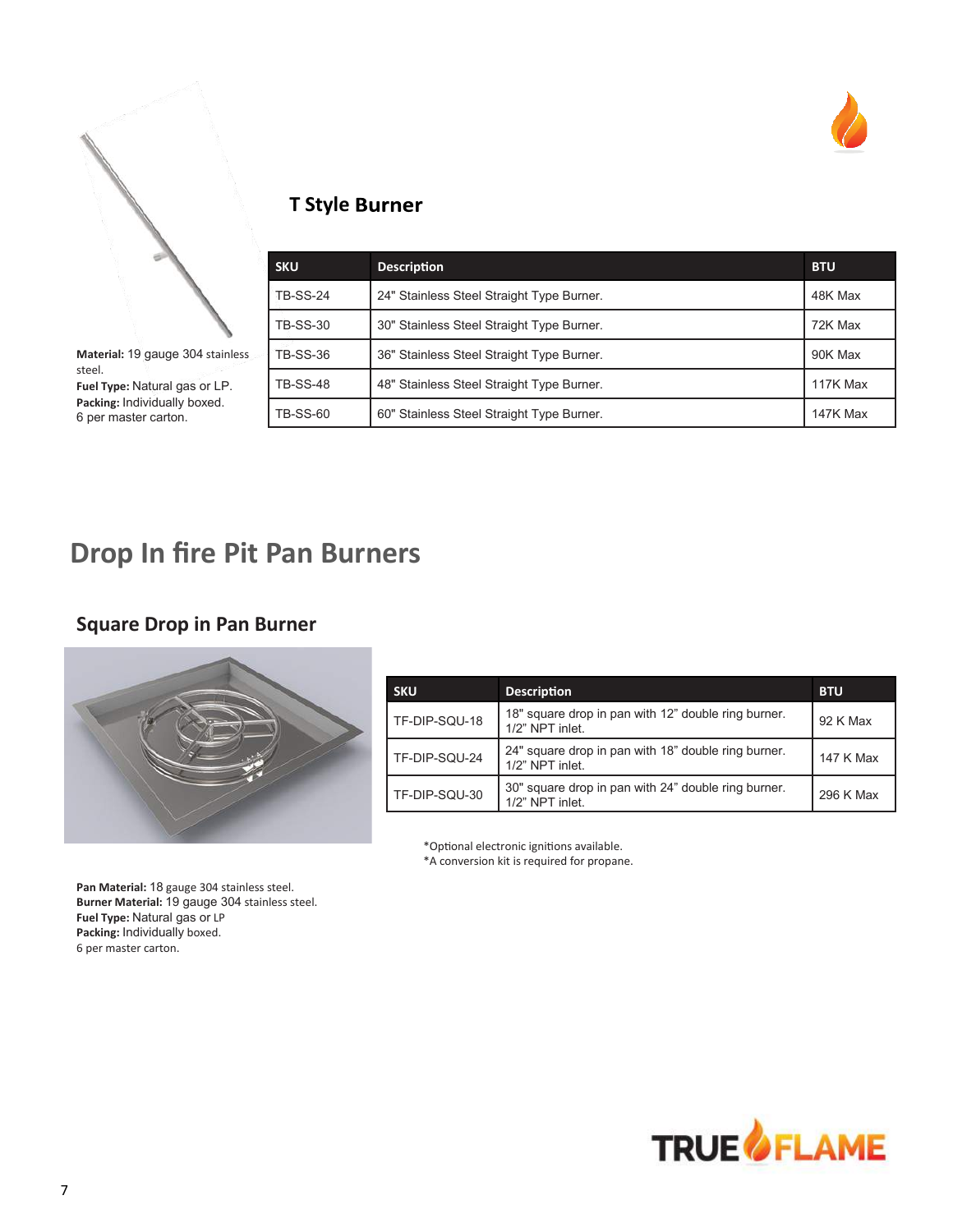#### **Round Drop in Pan Burner**





| <b>SKU</b>    | <b>Description</b>                                                    | <b>BTU</b> |
|---------------|-----------------------------------------------------------------------|------------|
| TF-DIP-RND-19 | 19" round drop in pan with 12" double ring burner.<br>1/2" NPT inlet. | 92 K Max   |
| TF-DIP-RND-25 | 25" round drop in pan with 18" double ring burner.<br>1/2" NPT inlet. | 147 K Max  |
| TF-DIP-RND-31 | 31" round drop in pan with 24" double ring burner.<br>1/2" NPT inlet. | 296 K Max  |

\*Optional electronic ignitions available.

\*A conversion kit is required for propane.

**Pan Material:** 18 gauge 304 stainless steel. **Burner Material:** 19 gauge 304 stainless steel. **Fuel Type:** Natural gas or LP **Packing:** Individually boxed. 6 per master carton.

## **Linear Drop in Pan**



| <b>SKU</b>   | <b>Description</b>                                         | <b>BTU</b> |
|--------------|------------------------------------------------------------|------------|
| TF-DIP-LN-30 | 30" x 6" linear drop in pan with T burner. 1/2" NPT inlet. | 54 K Max   |
| TF-DIP-LN-36 | 36" x 6" linear drop in pan with T burner. 1/2" NPT inlet. | 65 K Max   |
| TF-DIP-LN-48 | 48" x 6" linear drop in pan with T burner. 1/2" NPT inlet. | 91 K Max   |
| TF-DIP-LN-60 | 60" x 6" linear drop in pan with T burner. 1/2" NPT inlet. | 108 K Max  |

\*Optional electronic ignitions available. \*A conversion kit is required for propane.

**Pan Material:** 16 gauge 304 stainless steel. **Burner Material:** 19 gauge 304 stainless steel. **Fuel Type:** Natural gas or propane. **Packing:** Individually boxed. 6 per master carton.

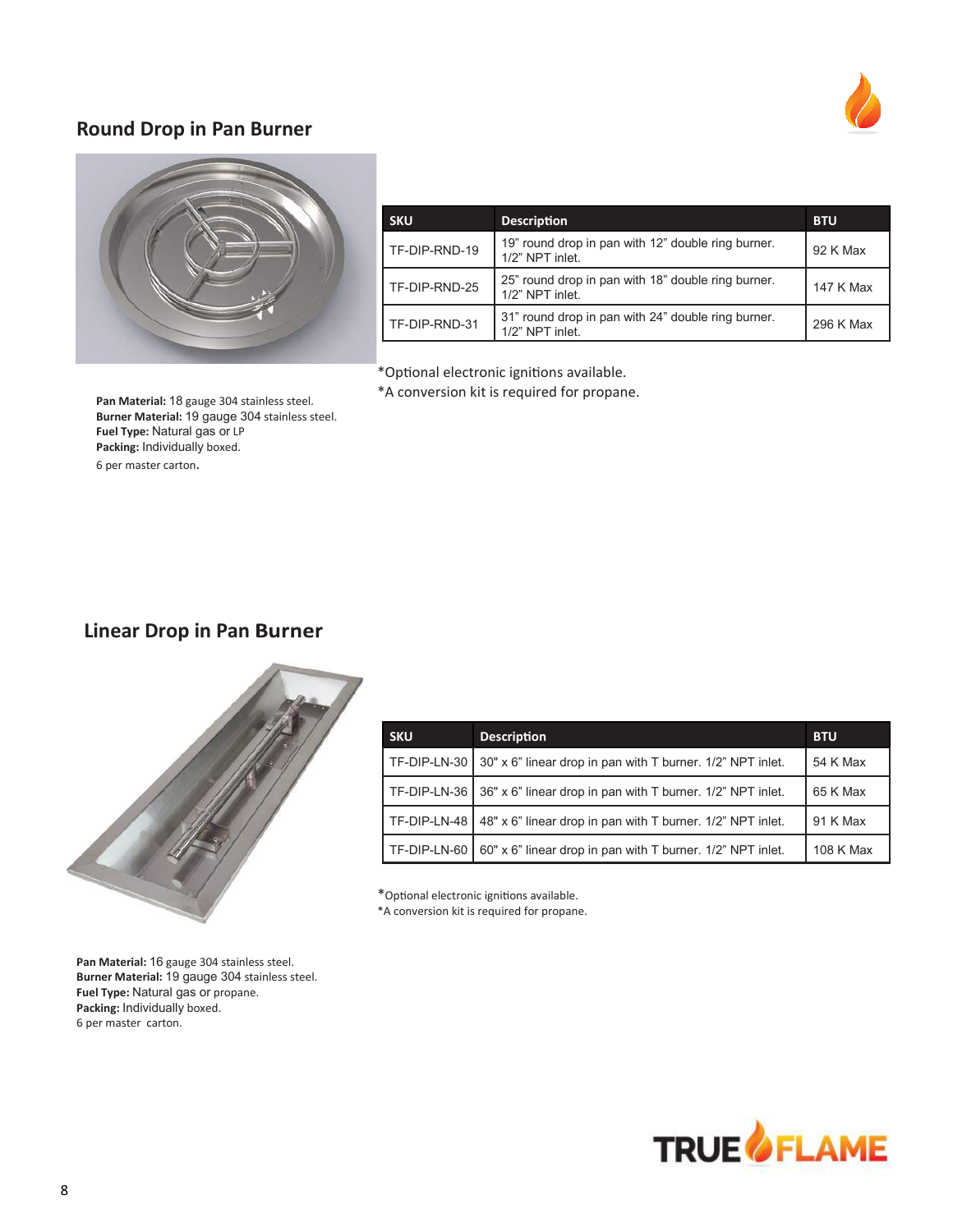# **Flat Fire Pit Pan Burners**



### **Rectangle Flat Pan Burner**



| <b>SKU</b>    | <b>Description</b>                                             | <b>BTU</b> |
|---------------|----------------------------------------------------------------|------------|
| TF-FLP-REC-30 | 30" x 10" rectangle flat pan with H burner. 1/2"<br>NPT inlet. | 88 K Max   |
| TF-FLP-REC-36 | 36" x 12" rectangle flat pan with H burner. 1/2"<br>NPT inlet. | 88 K Max   |
| TF-FLP-REC-48 | 48" x 14" rectangle flat pan with H burner. 1/2"<br>NPT inlet. | 88 K Max   |

\*Optional electronic ignitions available.

\*A conversion kit is required for propane.

**Pan Material:** 18 gauge 304 stainless steel. **Burner Material:** 19 gauge 304 stainless steel. **Fuel Type:** Natural gas or propane. **Packing:** Individually boxed. 6 per master carton.

#### **Square Flat Pan Burner**



| <b>SKU</b>    | <b>Description</b>                                                  | <b>BTU</b> |
|---------------|---------------------------------------------------------------------|------------|
| TF-FLP-SQU-12 | 12" square flat pan with 6" single ring burner. 1/2"<br>NPT inlet.  | 88 K Max   |
| TF-FLP-SQU-18 | 18" square flat pan with 12" double ring burner.<br>1/2" NPT inlet. | 92 K Max   |
| TF-FLP-SQU-24 | 24" square flat pan with 18" double ring burner.<br>1/2" NPT inlet. | 147 K Max  |
| TF-FLP-SQU-30 | 30" square flat pan with 24" double ring burner.<br>1/2" NPT inlet. | 296 K Max  |
| TF-FLP-SQU-36 | 36" square flat pan with 30" triple ring burner. 3/4"<br>NPT inlet. | 443 K Max  |

**Pan Material:** 18 gauge 304 stainless steel. **Burner Material:** 19 gauge 304 stainless steel. **Fuel Type:** Natural gas or propane. **Packing:** Individually boxed. 6 per master carton.

\*Optional electronic ignitions available. \*A conversion kit is required for propane.

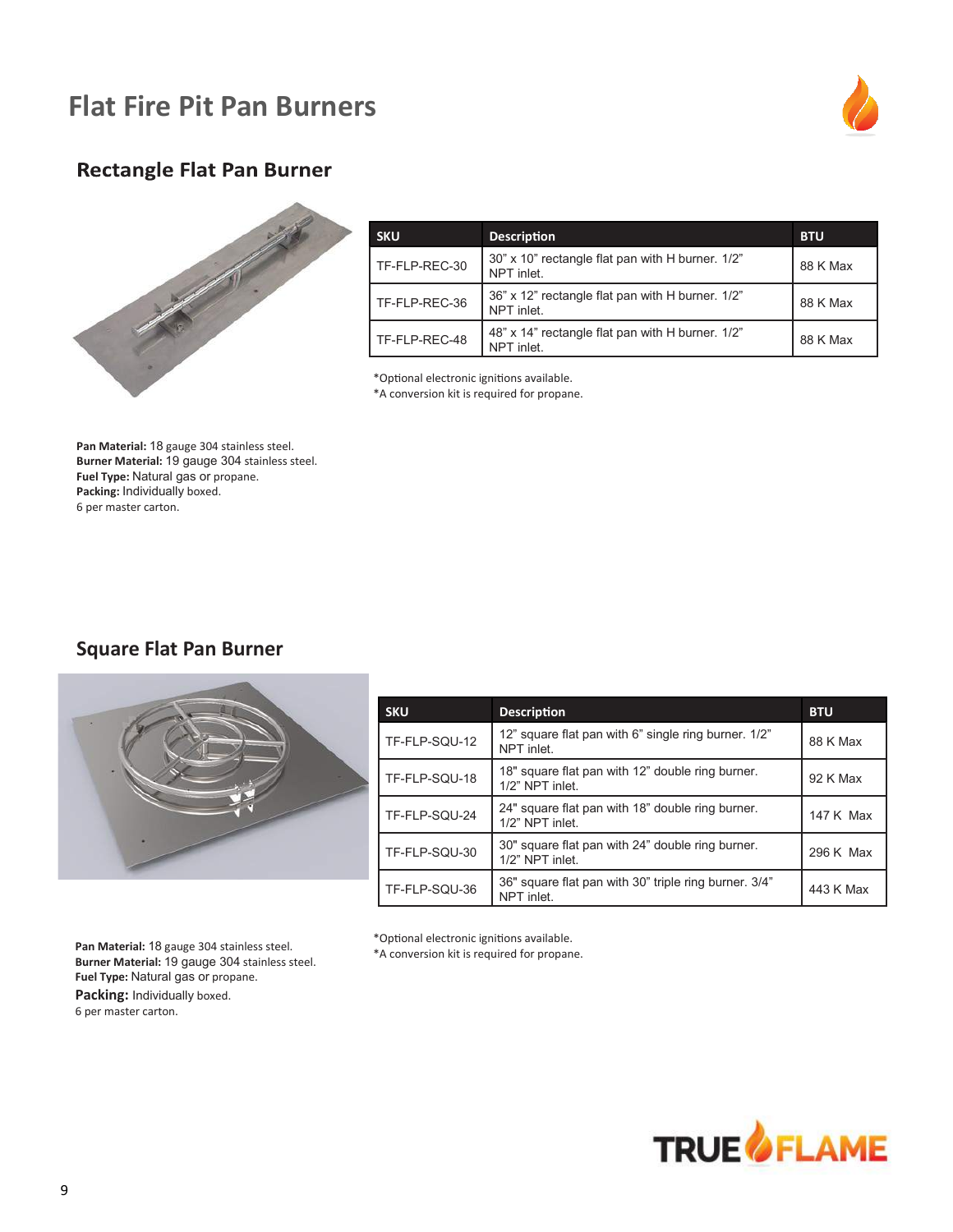#### **Round Flat Pan**





| <b>SKU</b>    | <b>Description</b>                                                 | <b>BTU</b> |
|---------------|--------------------------------------------------------------------|------------|
| TF-FLP-RND-18 | 18" round flat pan with 12" double ring burner.<br>1/2" NPT inlet. | 92 K Max   |
| TF-FLP-RND-24 | 24" round flat pan with 18" double ring burner.<br>1/2" NPT inlet. | 147 K Max  |
| TF-FLP-RND-30 | 30" round flat pan with 24" double ring burner.<br>1/2" NPT inlet. | 296 K Max  |
| TF-FLP-RND-36 | 36" round flat pan with 30" triple ring burner. 3/4"<br>NPT inlet. | 443 K Max  |

\*Optional electronic ignitions available.

\*A conversion kit is required for propane

**Pan Material:** 18 gauge 304 stainless steel. **Burner Material:** 19 gauge 304 stainless steel. **Fuel Type:** Natural gas or LP **Packing:** Individually boxed. 6 per master carton.

# **Pan Covers**

## **Rectangle Pan Covers**



| <b>SKU</b>    | <b>Description</b>                                                  |
|---------------|---------------------------------------------------------------------|
| TF-CVR-REC-33 | 33" x 13" rectangle cover- fits 30" rectangle drop in or flat pan.  |
| TF-CVR-REC-39 | 39" x 15" rectangle cover - fits 36" rectangle drop in or flat pan. |
| TF-CVR-REC-51 | 51" x 17" rectangle cover - fits 48" rectangle drop in or flat pan. |

**Material:** 18 gauge 304 stainless steel. **Packing:** Individually boxed. 6 per master carton.

#### **Linear Pan Covers**



**Material:** 18 gauge 304 stainless steel. **Packing:** Individually boxed. 6 per master carton.

| <b>SKU</b>    | <b>Description</b>                                           |
|---------------|--------------------------------------------------------------|
| TF-CVR-LIN-33 | 33" x 9" linear cover - fits 30" linear drop in or flat pan. |
| TF-CVR-LIN-39 | 39" x 9" linear cover - fits 36" linear drop in or flat pan. |
| TF-CVR-LIN-51 | 51" x 9" linear cover - fits 48" linear drop in or flat pan. |

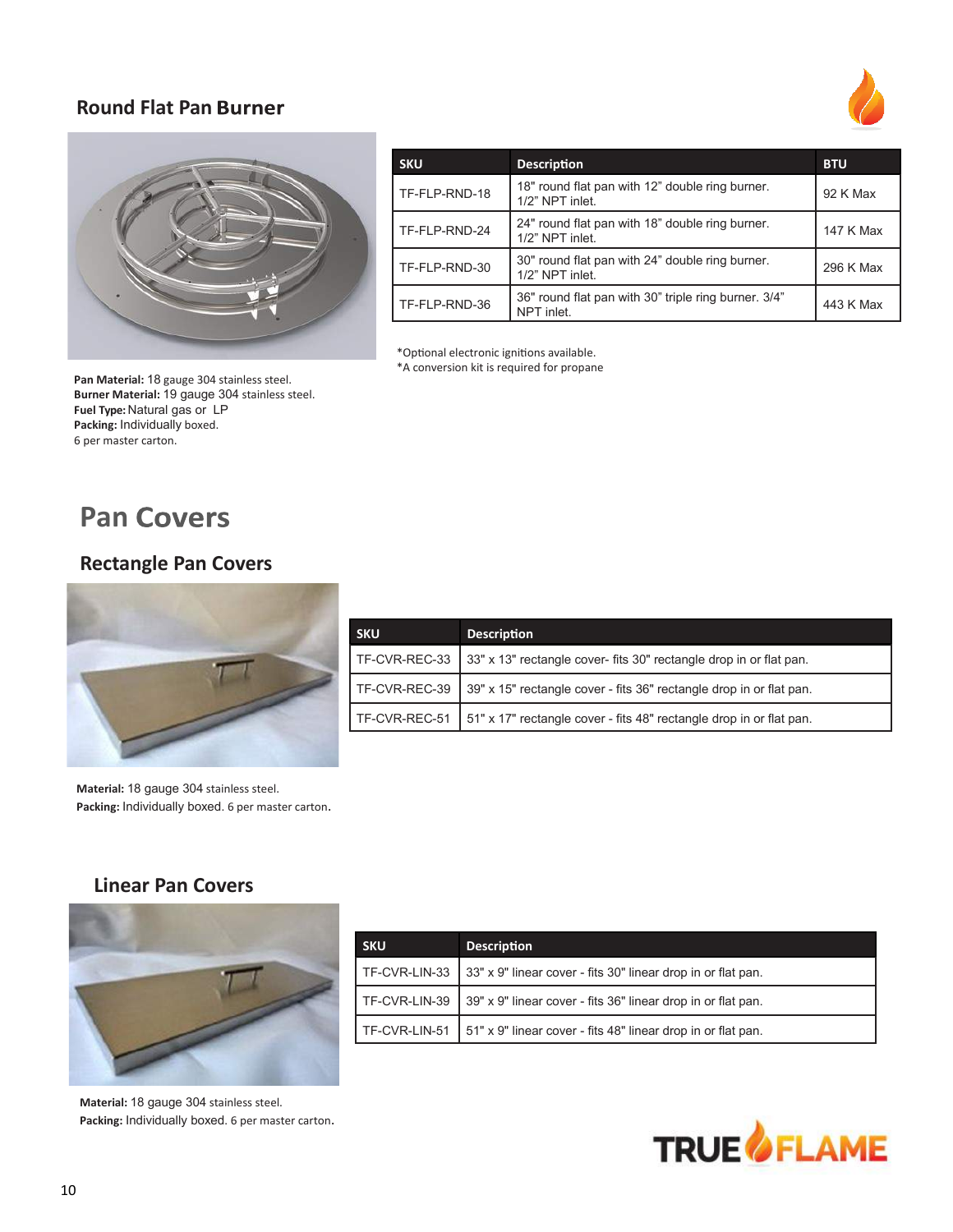## **Square Pan Covers**





| <b>SKU</b> | <b>Description</b>                                                     |
|------------|------------------------------------------------------------------------|
|            | TF-CVR-SQU-21  21" square cover - fits 18" square drop in or flat pan. |
|            | TF-CVR-SQU-27 27" square cover - fits 24" square drop in or flat pan.  |
|            | TF-CVR-SQU-33 33" square cover - fits 30" square drop in or flat pan.  |
|            | TF-CVR-SQU-39 39" square cover - fits 36" square drop in or flat pan.  |

**Material:** 18 gauge 304 stainless steel. **Packing:** Individually boxed. 6 per master carton.

## **Round Pan Covers**



| <b>SKU</b>    | <b>Description</b>                                         |
|---------------|------------------------------------------------------------|
| TF-CVR-RND-22 | 22" round cover - fits 19" round drop in and 18" flat pan. |
| TF-CVR-RND-28 | 28" round cover - fits 25" round drop in and 24" flat pan. |
| TF-CVR-RND-34 | 34" round cover - fits 31" round drop in and 30" flat pan. |

**Material:** 18 gauge 304 stainless steel. **Packing:** Individually boxed. 6 per master carton.